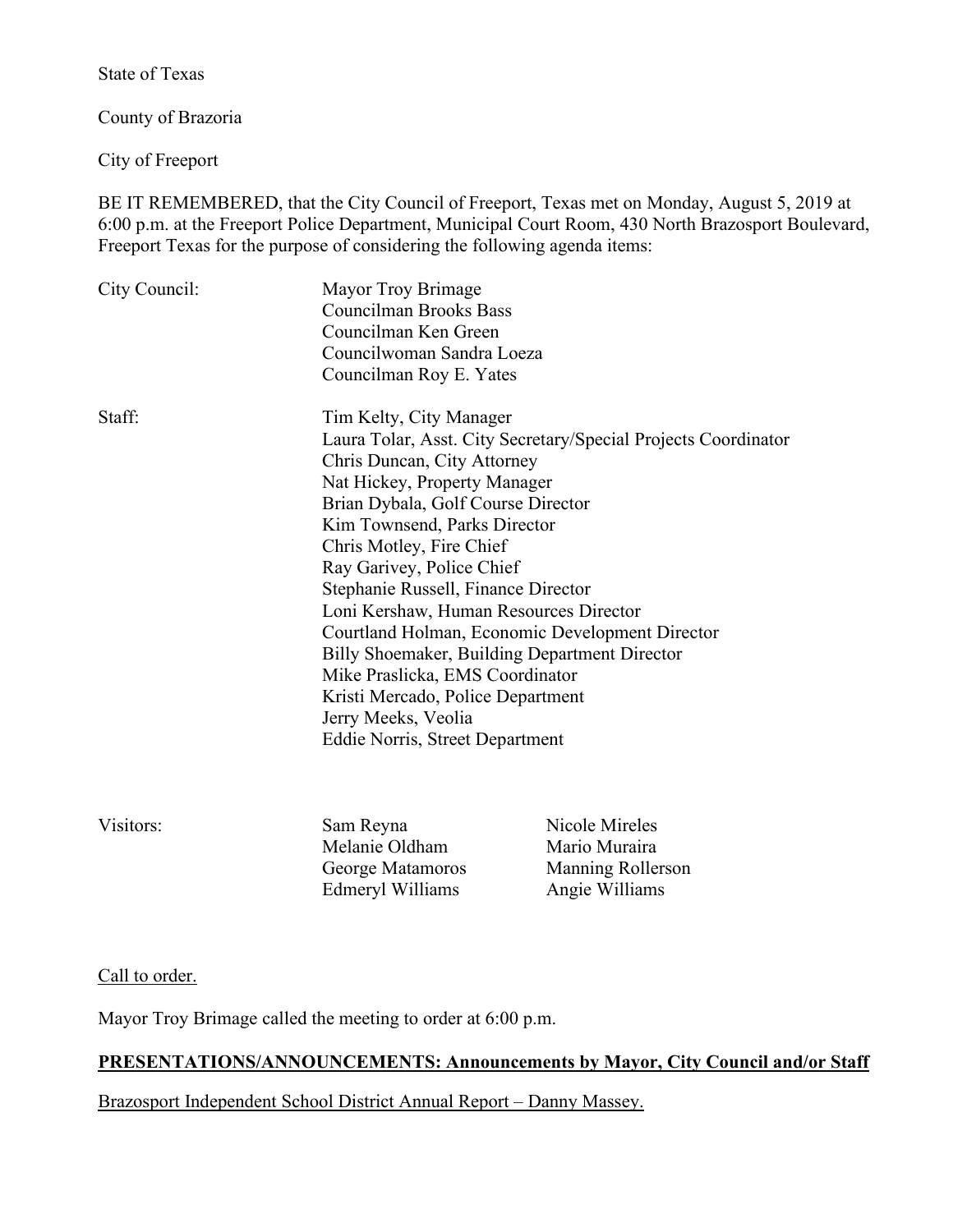Brazosport Independent School District Superintendent Danny Massey presented the school district's annual report to council.

## Citizen's Comments

Manning Rollerson spoke to council regarding the recent shootings in the national news and expressed concerns over his son's employment application.

# **REGULAR SESSION**

Consideration and possible action on the approval of City Council meeting minutes from July 15, 2019

On a motion by Councilman Bass, seconded by Councilwoman Loeza, with all present voting "Aye", Council unanimously approved the minutes from the July 15, 2019 meeting.

Discuss and consider replacement of a current board member of the Freeport Economic Development Corporation with the appointment of Councilman Ken Green to that board

This item was pulled prior to discussion by the Mayor.

Discuss and consider authorizing the city to conduct engineering design by Freese & Nichols for sewer line replacement on North Velasco Boulevard and lift station rehabilitation for lift stations #5 and #13

City Manager Tim Kelty stated that engineering for these projects will cost \$24,600. Once plans and specifications are developed and the projects go out for bid the estimated cost for construction is approximately \$225,000.

On a motion by Councilman Bass, seconded by Councilwoman Loeza, with all present voting "Aye", Council unanimously approved authorizing the city to conduct engineering design by Freese & Nichols for sewer line replacement on North Velasco Boulevard and lift station rehabilitation for lift stations #5 and #13.

## Discuss and consider authorizing Freese & Nichols to conduct a lift station assessment

City Manager Tim Kelty stated that if the city doesn't maintain its infrastructure. TCEQ can force the city to do it. Assessments will be made on all 30 lift stations. Mr. Kelty said that he would keep council updated on the progress and will report back in ninety days. Councilman Brooks Bass will serve as a liaison on this project.

On a motion by Councilman Bass, seconded by Councilman Green, with all present voting "Aye", Council unanimously approved authorizing Freese & Nichols to conduct a lift station assessment.

Discuss and consider approving Resolution No. 2019-2602 denial of application for authority to increase rates submitted by Centerpoint Electric

Mr. Kelty stated that the city belongs to Texas Coast Utilities Coalition (TCUC). The attorney representing TCUC informed the coalition that the rates were not substantiated and encouraged members to not approve.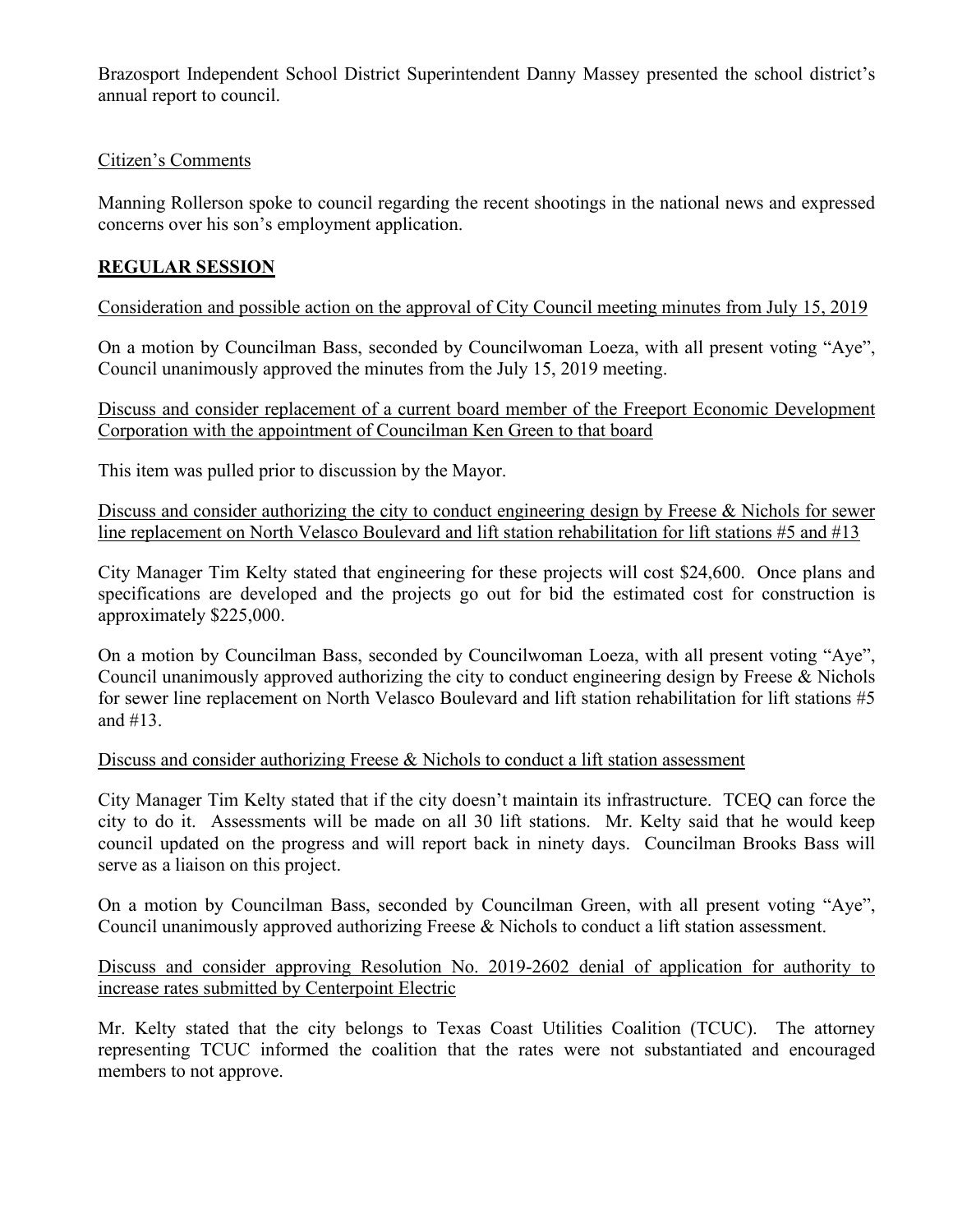On a motion by Councilman Bass, seconded by Councilman Yates, with all present voting "Aye", Council unanimously approved Resolution No. 2019-2602 denial of application for authority to increase rates submitted by Centerpoint Electric.

Discuss and consider approving the proposal for the replacement of the HVAC unit at RiverPlace and accompanying maintenance agreement.

Parks Director Kim Townsend stated that the city has been experiencing major problems with the HVAC unit at RiverPlace. The system is 10 years old will cost approximately \$310,000 to replace. Repairs to the units are not advised because the coolant that the units use will not be available past 2020, and the new coolant available afterward does not work properly in the current system. The mechanical engineer the city is working with provided an independent review of the recommended system improvements and concurred that the recommended improvement were the best and most cost effective strategy for moving forward. The new unit will have a 20-year warranty and will be up to code.

On a motion by Councilwoman Loeza, seconded by Councilman Bass, with all present voting "Aye", Council unanimously approved the proposal for the replacement of the HVAC unit at RiverPlace and accompanying maintenance agreement.

Discuss and consider authorizing Block 716 Lot 17 (1209 North Ave. N) to be declared surplus and authorize the city to seek sealed bids for the property and set a bid date

On a motion by Councilman Bass, seconded by Councilwoman Loeza, with all present voting "Aye", Council unanimously approved declaring the property located at Block 716 Lot 17 (1209 North Ave. N) as surplus and authorizing the sale of that property to George Matamoros pending review by city attorney regarding necessity of an appraisal.

Consideration of approving an Interlocal Agreement between City of Freeport and the Brazoria County Health Department.

Fire Chief Chris Motley stated that the interlocal agreement sets responsibilities of the health pods. There is no cost to the city.

On a motion by Councilman Bass, seconded by Councilman Green, with all present voting "Aye", Council unanimously approved an Interlocal Agreement between City of Freeport and the Brazoria County Health Department.

Consideration and possible action on authorization of expenditure for material costs related to Brazoria County Interlocal agreement for asphalt paving of City Streets

Street Department Director David Hoelewyn stated that the cost of the asphalt and materials for paving under the interlocal agreement with Brazoria county will be approximately \$482,000.

City Manager Tim Kelty stated that this cost was not approved by council when the interlocal was approved. However, the cost is currently in the budget.

Councilman Bass asked who shoots the grades and Mr. Hoewelyn stated that city staff will complete that portion of the project.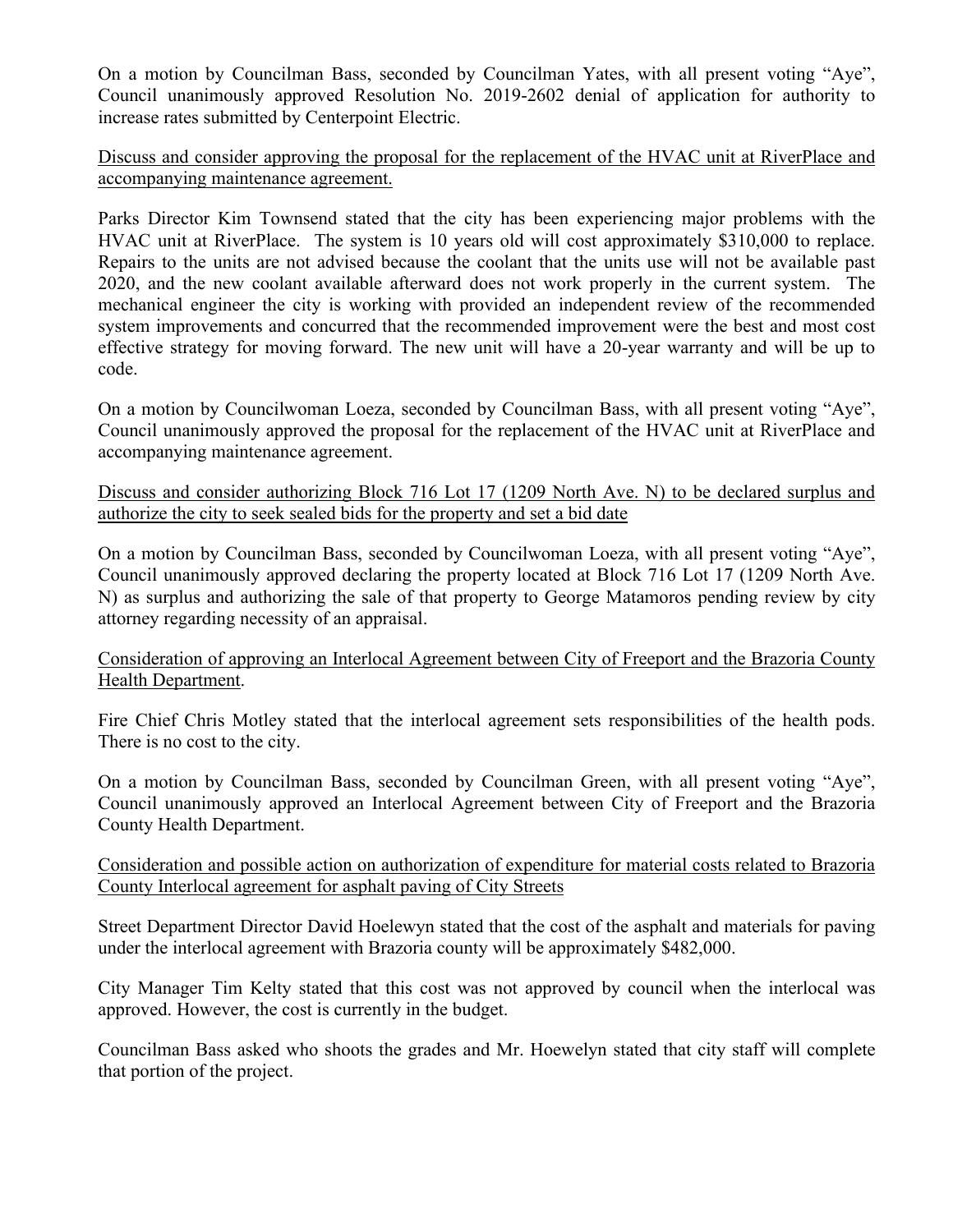On a motion by Councilman Bass, seconded by Councilman Green, with all present voting "Aye", Council unanimously approved the \$482,000 expenditure for material costs related to Brazoria County Interlocal agreement for asphalt paving of City Streets.

Consideration of Ordinance No. 2019-2578 adopting an amendment to the budget for the 2018-2019 fiscal year

Assistant City Manager/Finance Director Stephanie Russell presented to council the proposed items for budget amendment #5 to the 2018/2019 annual budget.

On a motion by Councilwoman Loeza, seconded by Councilman Green, with all present voting "Aye", Council unanimously approved Ordinance No. 2019-2578 adopting an amendment to the budget for the 2018-2019 fiscal year.

## **WORK SESSION:**

Mayor Brimage commended Mr. Kelty and Ms. Russell for the budget that was presented to council. He added it was very well put together.

Councilman Ken Green stated that he had driven his ward and counted 31 trash piles. He added that there is a boat anchored in the interlocal. Mayor Brimage stated that the GLO knew of the boat.

Councilman Brooks Bass stated that the Police Department needs to contact the school district and map out a safe route due to the street construction closures.

Councilwoman Loeza had nothing to report.

Councilman Yates had nothing to report.

City Manager Tim Kelty announced that the city staff would be having their employee picnic on Friday. He added that City Hall is continuing to experience elevator issues. Mr. Kelty said that depositary bids should be brought before council in September.

#### Update on reports / concerns from Department heads

Fire Chief Chris Motley stated that public comments close on the 15<sup>th</sup> for his grant. He added that he will be in maritime training for the next two days.

Open session was recessed at 7:13 pm and Council entered into Executive Session.

## **CLOSED SESSION:**

Executive Session regarding economic development (Projects 2019-2 and 2019-3) in accordance with Vernon's Texas Government Code Annotated, Chapter 551, 551.087

## **REGULAR SESSION**

Mayor Troy Brimage re-opened regular session at 7:21 pm

Consideration in open session of taking action on any matter discussed in closed executive session